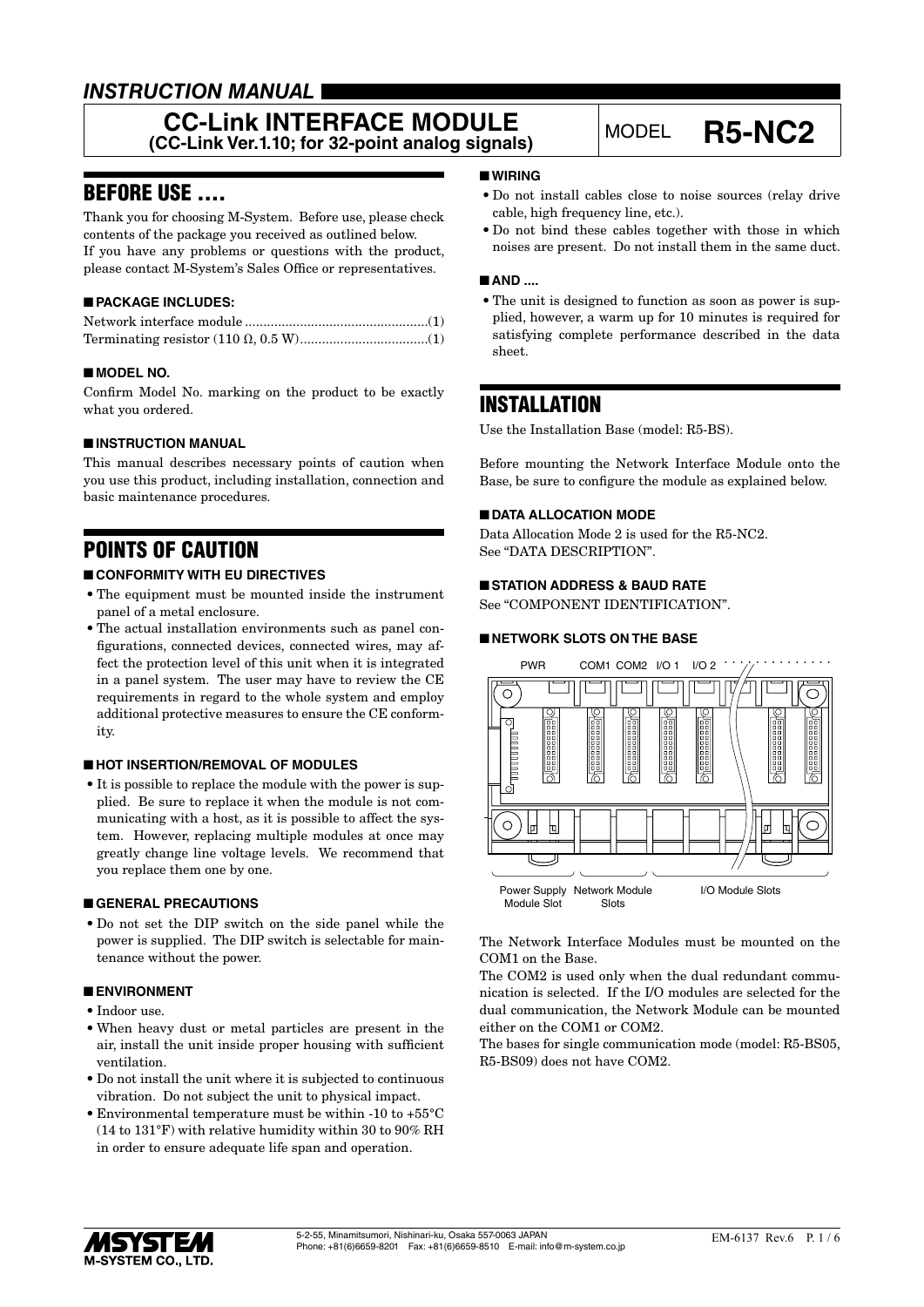## COMPONENT IDENTIFICATION



#### ■ **SIDE DIP SW**

(\*) Factory setting

#### **• Data Allocation Mode: SW1, SW2**

|           | DATA ALLOCATION MODE |
|-----------|----------------------|
| <b>SW</b> |                      |
|           | OFF                  |
|           | OFF                  |

#### **• LED Function: SW3**

| SW <sub>3</sub> | <b>LED FUNCTION</b> |                       |
|-----------------|---------------------|-----------------------|
|                 | <b>RUN</b>          | FRR                   |
| $OFF(*)$        | Green when normal   | Green when abnormal   |
| OΝ              | Red when receiving  | Red when transmitting |
|                 |                     |                       |

Note: Be sure to set unused SW4 through 8 to OFF.

### ■ **SIDE VIEW** ■ **FRONT VIEW**



#### ■ **FRONT ROTARY SW**

**• Station Address: SA1, SA2**

Station address is set in decimal. (Setpoint adjustment: 01 – 64)

#### **• Baud Rate**

| <b>SW POSITION</b> | <b>BAUD RATE</b>    |
|--------------------|---------------------|
| $0(*)$             | 156 kbps            |
|                    | 625 kbps            |
| 2                  | $2.5$ Mbps          |
| 3                  | 5 Mbps              |
|                    | 10 Mbps             |
| Other positions    | Invalid; ERR LED ON |
|                    |                     |

## PC CONFIGURATOR

With configurator software, settings shown below are available. Refer to the software manual of R5CON for detailed operation.

#### ■ **NETWORK MODULE SETTING**

| <b>PARAMETER</b>      | AVAILABLE RANGE       | DEFAULT SETTING |
|-----------------------|-----------------------|-----------------|
| Communication Timeout | $0.0 - 3276.7$ (sec.) | $3.0$ (sec.)    |

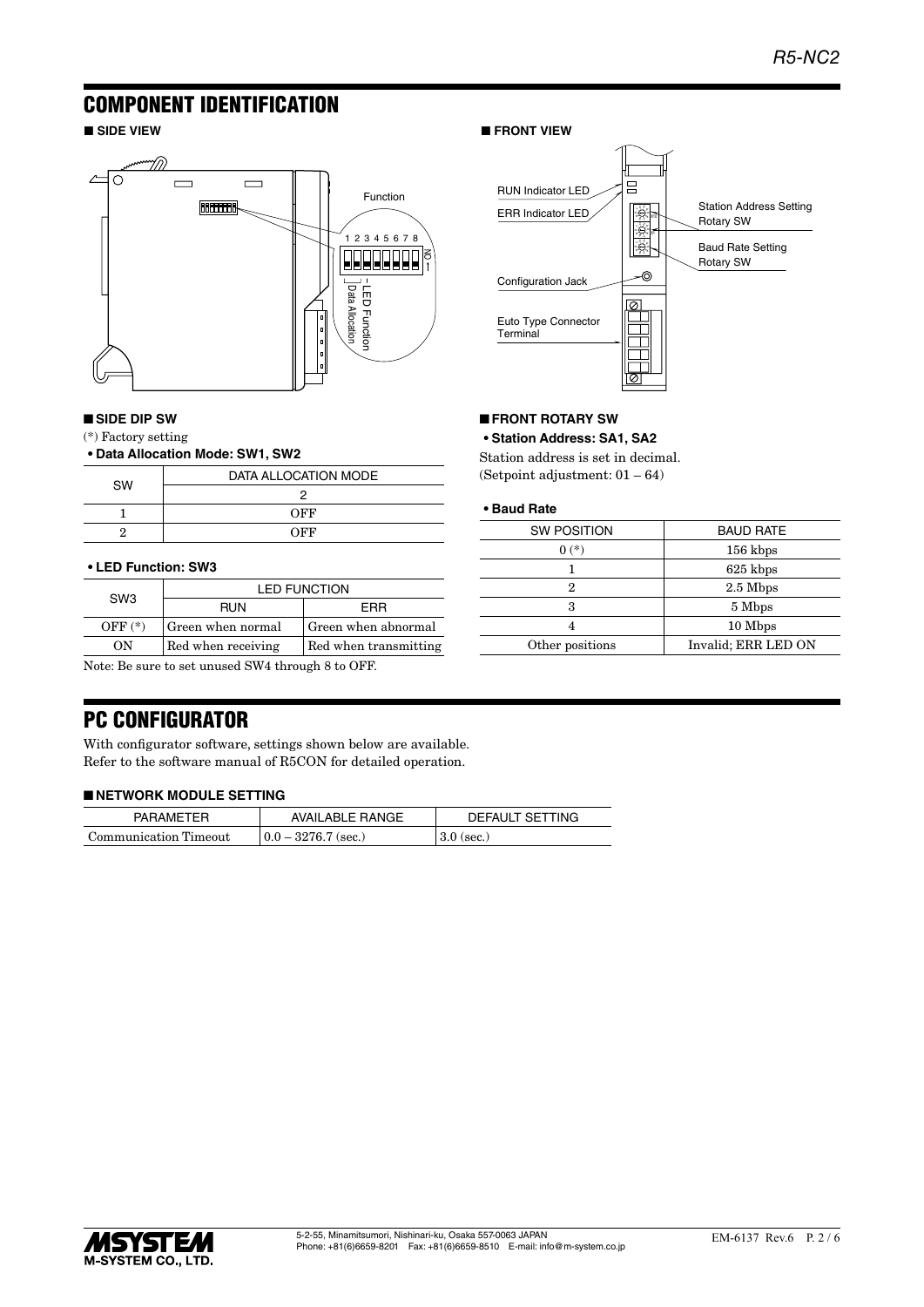## TERMINAL CONNECTIONS

Connect the unit as in the diagram below.

#### ■ **EXTERNAL DIMENSIONS unit: mm (inch)**





### ■ **CONNECTION DIAGRAM**

Note: In order to improve EMC performance, bond the FG terminal to ground.

Caution: FG terminal is NOT a protective conductor terminal.



Note: The FG terminal is not connected with the FG of the power supply module (model: R5-PS).

## WIRING INSTRUCTIONS

■ **EURO TYPE CONNECTOR TERMINAL (CC-Link)**

Applicable wire size: 0.2 to 2.5 mm<sup>2</sup> (AWG24 to 12) Stripped length: 7 mm

# COMMUNICATION CABLE CONNECTIONS



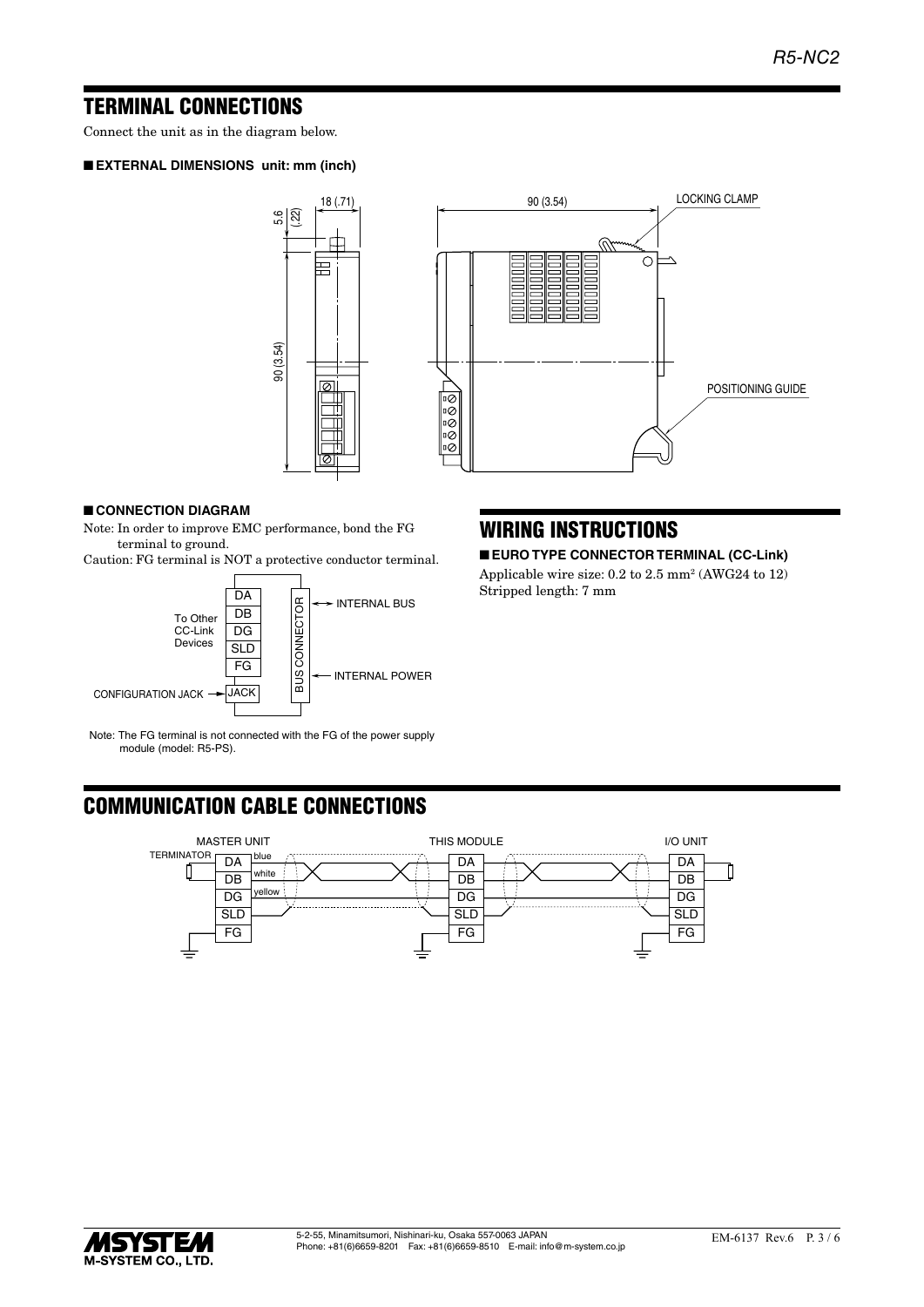## DATA DESCRIPTIONS

The Data Allocation Mode 2 is used for the R5-NC2. In this mode, two (2) words are assigned for one I/O module regardless of whether the second word area is required or not. For example, discrete I/O modules require only one (1) word, but two (2) words are automatically assigned to these modules.

**• Input Data**

the master to the network module.

The figure below shows the allocation of the data sent from

#### ■ **DATA ALLOCATION MODE 2**

#### **• Output Data**

The figure below shows the allocation of the data sent from the network module to the master.



Each module takes two-word areas for input and output respectively, regardless of whether the module type is input or output. If a module for Data Allocation Mode 1 is used, all the bits for Module n+1 data turn to "0" (unused). Each module can handle either input or output data. Input and output cannot be mixed in one module. Input data from the master device is transferred to the module's output data area. The master device can read from the output data area the data it has set.

#### **• RX(n+0)0 through RX(n+0)F, RX(n+8)0 through RX(n+8)F**

Analog input modules check high/low limits and ADC. When there is an error in one or more channels, the bit corresponding to the channels turns to "1." The bit corresponding to unmounted channels turns to "1."

| $RX(n+0)$ 0 | Module 1  | I/O <sub>1</sub> |
|-------------|-----------|------------------|
| $RX(n+0)$ 1 | Module 1  | I/O <sub>2</sub> |
| $RX(n+0)$ 2 | Module 2  | I/O <sub>1</sub> |
| $RX(n+0)$ 3 | Module 2  | I/O <sub>2</sub> |
|             |           |                  |
|             |           |                  |
| $RX(n+0) E$ | Module 8  | I/O <sub>1</sub> |
| $RX(n+0)$ F | Module 8  | I/O <sub>2</sub> |
| $RX(n+8)$ 0 | Module 9  | I/O <sub>1</sub> |
| $RX(n+8)$ 1 | Module 9  | I/O <sub>2</sub> |
| $RX(n+8)$ 2 | Module 10 | I/O <sub>1</sub> |
| $RX(n+8)$ 3 | Module 10 | I/O <sub>2</sub> |
|             |           |                  |
|             |           |                  |
| $RX(n+8) E$ | Module 16 | I/O <sub>1</sub> |
| $RX(n+8)$ F | Module 16 | I/O 2            |

Among the two bits assigned for each module, the least significant bit is used for channel 1 of a two-channel analog module or for a discrete module.

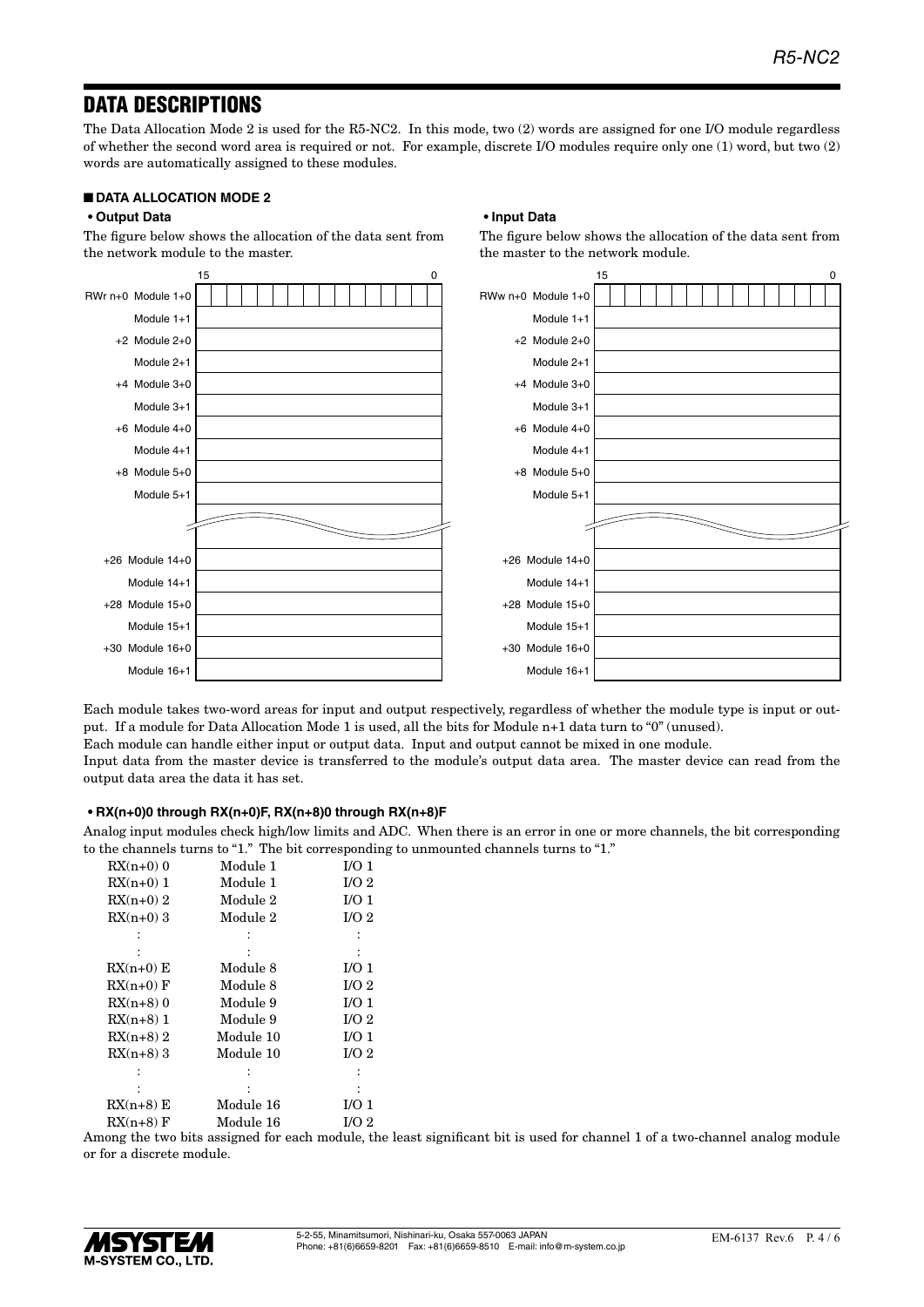#### **• RX(n+1)0 through RX(n+1)F**

 $RX(n+1)0$  through  $RX(n+1)7$  are reserved for future use.  $RX(n+1)8$  through  $RX(n+1)A$  and  $RX(n+1)C$  through  $RX(n+1)F$  are not used, while  $RX(n+1)B$  is assigned to Ready signal, which is turned to "1" when the network module is in normal conditions.

#### **• RX(n+9)0 through RX(n+9)F**

 $RX(n+9)0$  through  $RX(n+9)7$  are reserved for future use.  $RX(n+9)8$  through  $RX(n+9)A$  and  $RX(n+9)C$  through  $RX(n+9)F$  are not used, while RX(n+9)B is assigned to Ready signal, which is turned to "1" when the network module is in normal conditions.

#### ■ **I/O CAPACITY**

A maximum of 16 I/O modules can be mounted per station.

## I/O DATA DESCRIPTIONS

The data allocations for typical I/O modules are shown below. Refer to the manual for each module for detailed data allocations.

#### ■ **16-BIT ANALOG DATA (models: R5-SV, YV, DS, YS, RS, TS, etc.)**

0 to 100% of the selected I/O range is converted into 0 to 10000 (binary).

With °C or Kelvin temperature unit, raw data is multiplied by 10. For example, 25.5°C is converted into 255.

With °F temperature unit, the integer section of raw data is directly converted into the data. For example, 135.4°F is converted into 135.

Negative values are represented in 2's complements.



## ■ **4-POINT DISCRETE DATA (models: R5-DA4, DC4, etc.)**





#### ■ **16-POINT DISCRETE DATA (models: R5-DA16, DC16, etc.)**